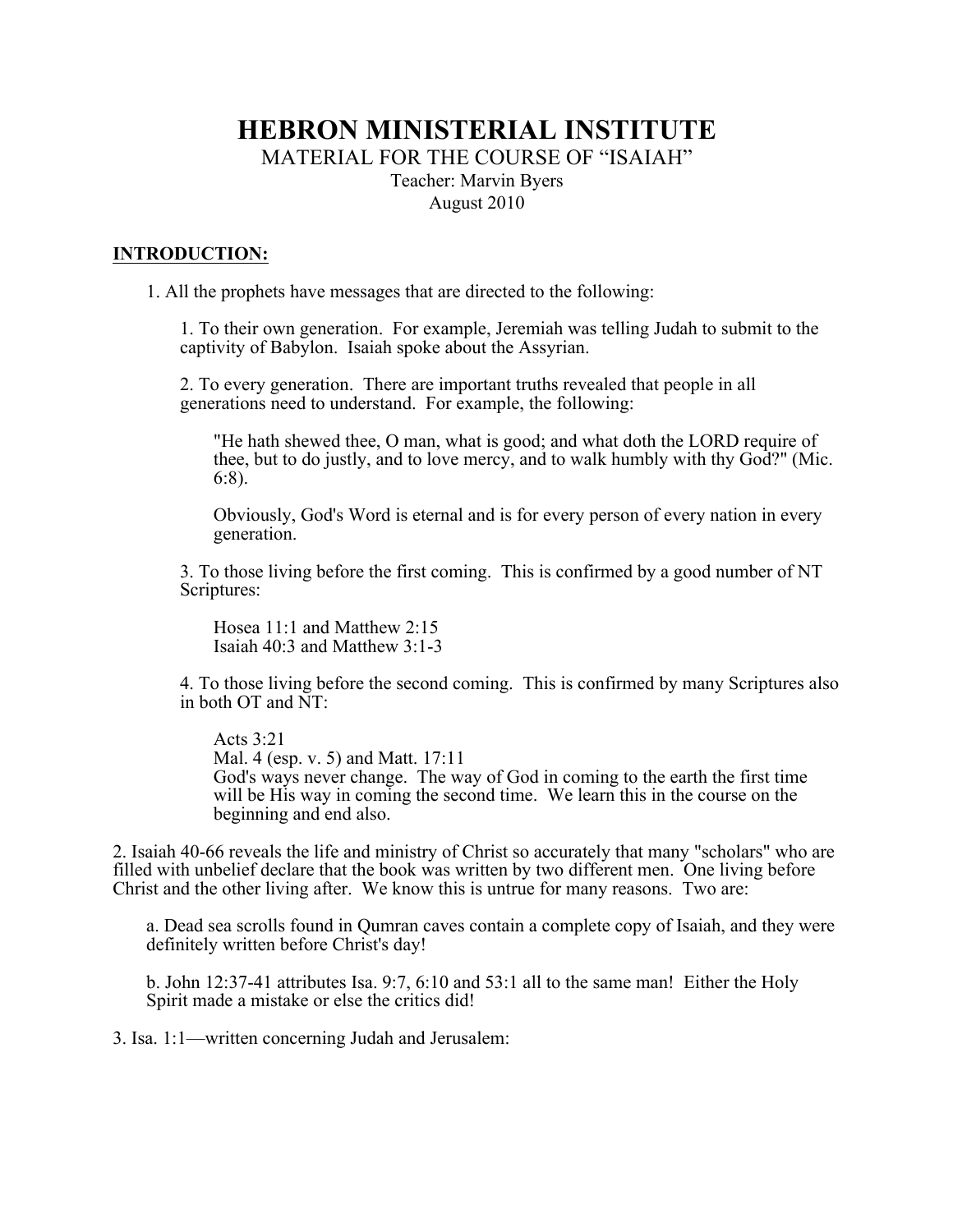a. Compare Isa. 2:1; 3:1; 4:1-3; 5:1,7—this was not written about a "Gentile Church!" Are we identified with THIS people? Mystery!

Of course, the Word of God has an *application* to every generation, every nation, and every person, but this is not the *interpretation*.

b. Acts 3:21—ALL prophets have a message for end times. Our understanding of Revelation and end must be based on the prophets.

#### 4. WHO OR WHAT IS JERUSALEM AND ZION?

a. JERUSALEM:

1. Rev. 21:1-2,9-12—Bride or Church. Read *The Mystery*—Israel is the Church and the Church is Israel!

2. NOTE: In Gal. 4:26-27 Paul shows that Isaiah is referring to the heavenly Jerusalem in Isa. 54:1 (and therefore in other places too). ALL men of faith had their eyes on THAT Jerusalem since Abraham's day (c.f. Heb. 11:10 and 12:22-24).

3. BUT, Isaiah 1-2 shows that the **natural city** that turned into a harlot will be restored, and that the **heavenly Jerusalem** and the natural Jerusalem will become *one* in His Kingdom.

b. ZION:

Heb. 12:22-24—it is Jerusalem or God's true people

5. Some have tried to apply some OT Scriptures to a Gentile Church and others to Israel.

a. We have a tendency to apply blessings to Church and judgments to Israel!

1. EG Joel 2:23 is applied, but this requires ignoring the context!

2. Judges 1:1-2 about "Judah" applied to Church, but other passages with "Judah" are applied to Jews!

3. EG.: In fact, some teachers actually teach that the key to knowing the difference is that any Scripture related to judgment is for Israel and any related to blessing is for the Church.

b. There is no Scripture that gives the idea that God changed His plans from Israel to a Gentile Church. He continues to deal with Israel, and has invited Gentiles to be grafted into the olive tree!

## 6. TO WHAT PART OF HISTORY DOES ISAIAH'S MESSAGE APPLY?

a. Isa.  $1:1:2:1-2$ —he links this to last days!

b. Isa. 30:8 – "Now go, write it before them in a table, and note it in a book, that it may be for the time to come for ever and ever."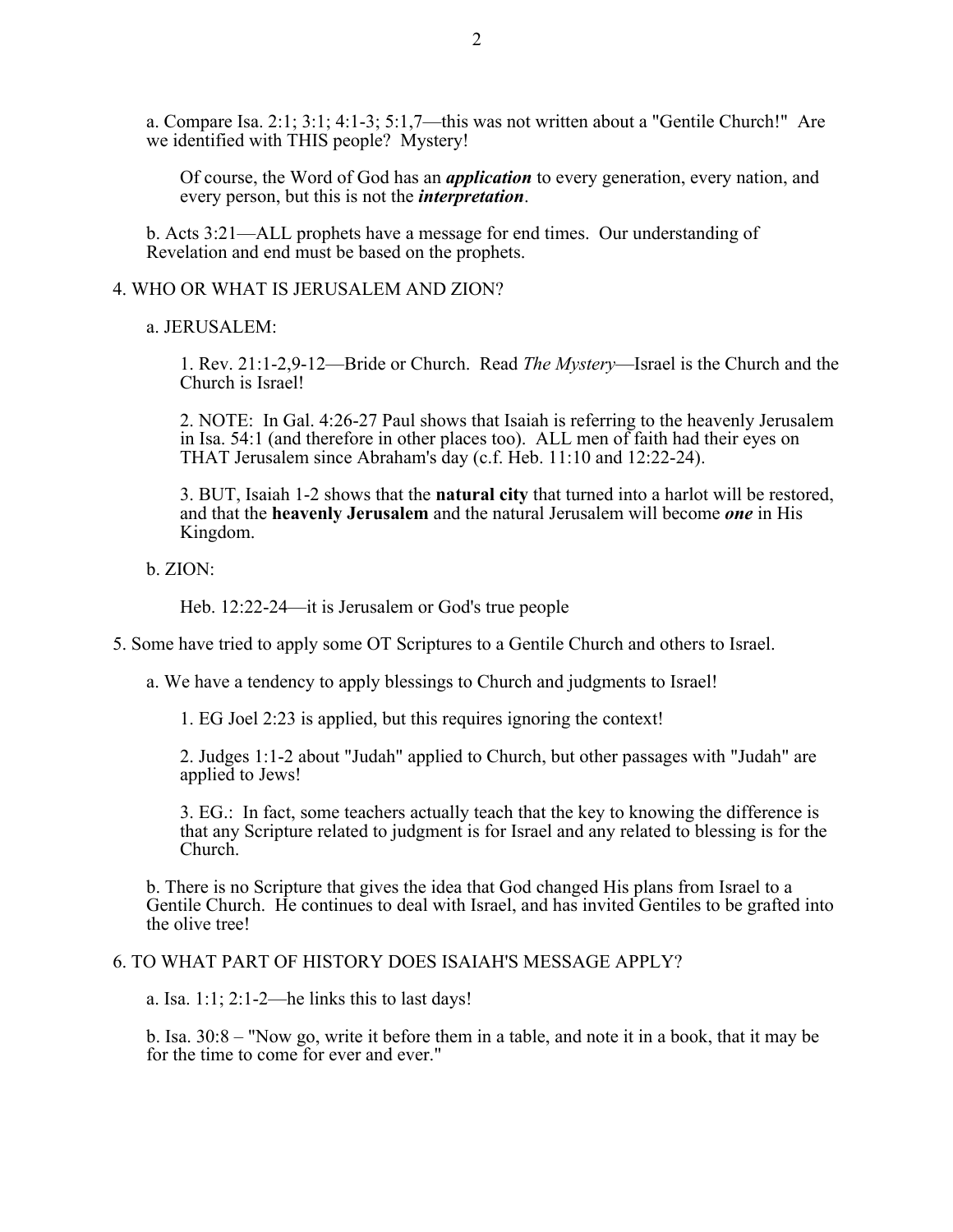Again he writes his message for last days! All through the book, it is clear that the greatest fulfillment will come at end.

c. "IN THAT DAY..." appears over 40 times (43) in Isaiah (the most times in Bible)—I have never found an exception when referring to the future (as opposed to a historical event)

EXAMPLE: Isa. 25:8-9

d. A key thought in Isaiah is BEGINNING AND ENDING (this is a key to understanding end: Isaiah 41:22,26; 42:9; 43:9, 43:18-19; 44:6-8; 45:21; 46:9-10; 48; 3, 5, 7, 12, 16; 51:9- 11. **Also, only God can foretell the future.**

e. Isa. 1:1—God's message for His people during THESE days. These kings are a clear type of last days. Also, we see same progression in these 4 that will occur in end NOTE: (See Hosea study here also.)

1. UZZIAH:

a. Zech. 14:5—earthquake of his days points to end

b. II Kings 14:21-22—a king who rebuilt and restored that which was lost to Israel. Restoration is a mark of last days.

c. II Chr. 26:6-15—he won many battles and prospered both naturally and spiritually

d. II Chr. 26:16-19—pride came in and he fell, and leprosy entered (other spirits). This is surely one of the marks of the God's people in these last days—spiritual leprosy has come upon us (other spirits have flooded in as II Thes. 2:4 warns).

2. JOTHAM: (c.f. II Kings 15:32-38)

a. v. 34—a true follower of God (church in end)

b. v. 35—an incomplete commitment—condition of God's people in the last days— Rev. 3:17-20

c. v. 35b—gates speak of praise. It is the Church of our day that has emphasized praise as possibly never before.

d. v. 37—war with Syria (Assyria—Iraq also) begins in time of this king. So it is today in both spiritual and natural. We face spiritual warfare as never before just as Israel faces Syria's wrath.

3. AHAZ: II Kings 16:2,10-20

a. V. 2—a wicked king in line of righteous. The spirit of antichrist always appears among the people of God!

b. II Thes. 2:4-5—Ahaz placed a false altar (worship) in the temple. This is what has happened today in spiritual.

c. V. 10-15—he took away the daily sacrifice and set up an abomination—Dan. 8:11-12—he occupied a place in temple although he wasn't a Levite (II Thes. 2:4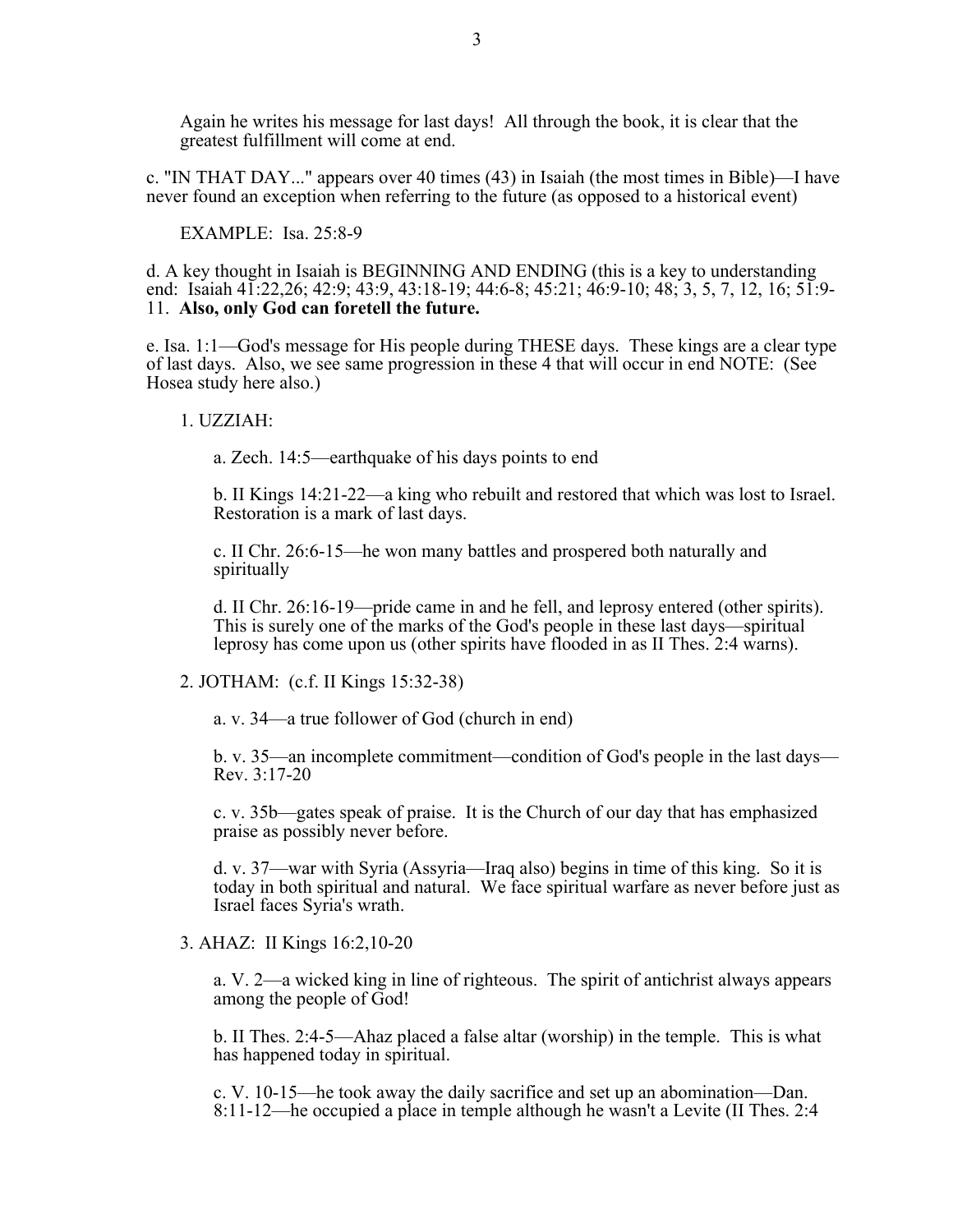and Tobias)

4. HEZEKIAH (Church in end because:)—Hezekiah

a. II Chr. 29:27-30—Tab of David restored by him (Amos 9:11 shows us that this will happen in the last days).

b. II Kings 16:20—restores true worship after the false altar

d. In his reign Jerusalem was surrounded by the Assyrian.

e. Isa. 10:24,27—yoke destroyed by anointing in his day.

f. CONCLUSION:

A KEY: Isaiah is a revelation of the events of the end, and especially of Christ in the last days, during His second coming, and not only in His first coming. This is seen by considering well Isa. 1:1 and it is confirmed throughout the book.

Isaiah's message is for GOD'S PEOPLE and specifically for the LAST DAYS!

## **ISAIAH THE MAN:**

1. "Isaiah" means "salvation of Jehovah"

a. Almost identical to Joshua—"Jehovah is salvation"

- b. Joshua is translated Jesus in NT (Heb. 4:8)
- c. Isaiah reveals the Messiah both through his life and his book.
- 2. He was married to a prophet and had at least 2 children. (Isa. 8:3,18)

3. He prophesied for almost 80 years—760-681 BC

4. He was a popular prophet with the people and kings. It was a time of righteous kings except for Ahaz.

5. We know little more about his personal life except it is believed that he was sawn asunder under Manasseh.

6. He is called the "Prince of the Prophets" because of:

a. Most quoted book in the NT, and probably the deepest and clearest revelation of Christ.

b. Many consider him to be the greatest writer in Jewish history from a literary point of view.

# **ISAIAH THE BOOK:**

1. A key word in book is SALVATION (3444)—from same root as Isaiah's name. (Appears about 30 times)

2. Often called "a miniature Bible":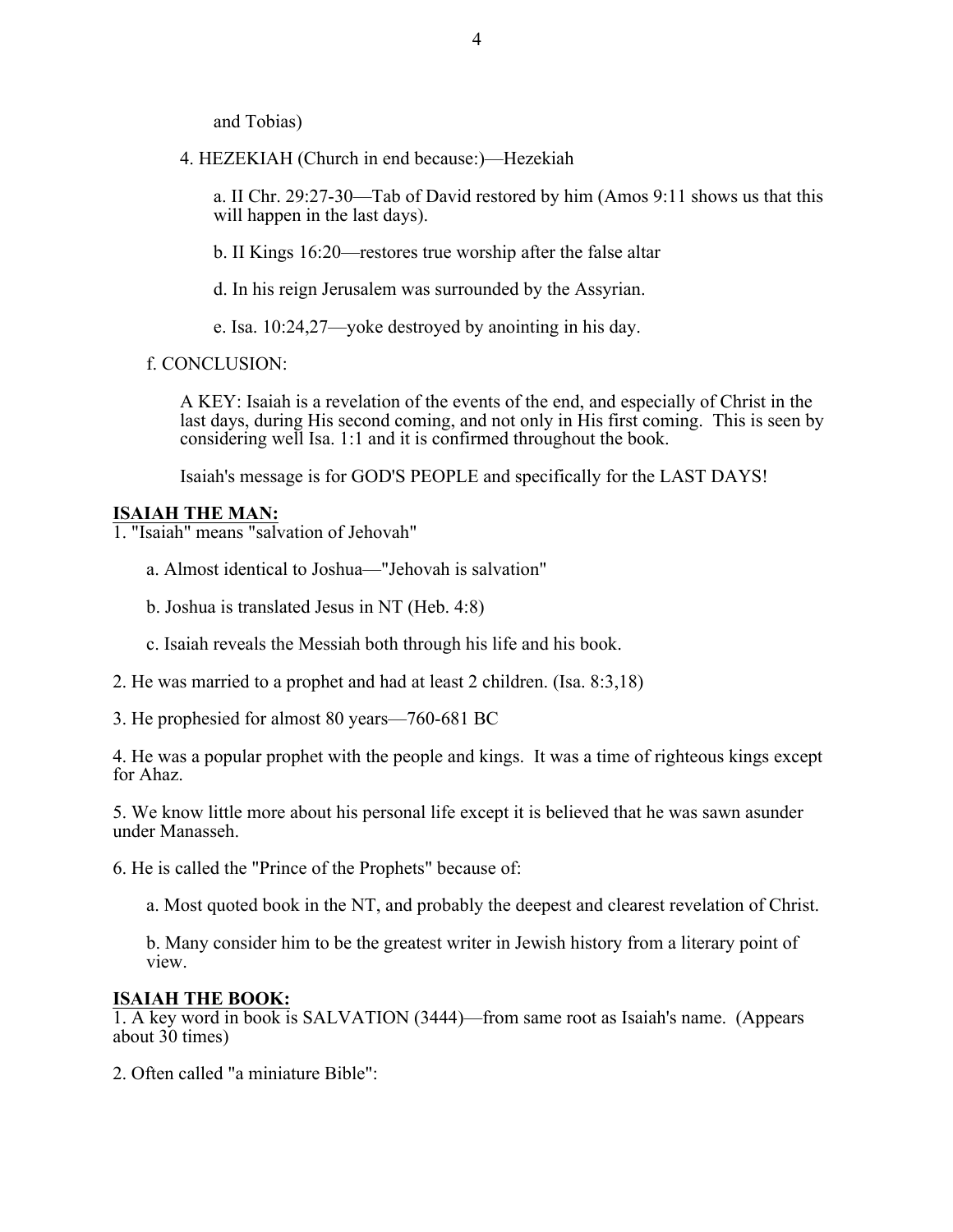- a. 66 books and 66 chapters
- b. Gen. and Isa. 1 deal with sin and man's condition
- c. Rev. and Isa. 66 deal with events of end
- d. Lev. and Isa. 3 is a message to leaders (Levites)
- e. OT has 39 books and NT age opens with John... (Isa. 40).

#### **THE MESSAGE OF ISAIAH:**

1. His name, "salvation of Jehovah" and the fact that "salvation" is one of the key words in the book tell us what the message is.

2. BUT IT IS A REVELATION OF:

a. WHO WILL BE SAVED: poor, needy, lowly, humble, righteous, meek, who trust in the Lord and not flesh...

b. WHO WILL **NOT** BE SAVED: proud, haughty, arrogant, who trust in themselves, in their ability, or in other gods—these will be destroyed when He appears.

Isa. 26:4-9 is a summary of this message

c. **HOW** THAT SALVATION WILL COME: Through the first and second coming of the Messiah—both comings revealed.

3. He speaks MUCH about those who do not need God and who trust in idols and other things to save them:

- a. From Chaps. 36-47 idols are mentioned in almost every chapter.
- b. Isa. 31:1—woe to those that trust in Egypt and horses
- c. Isa. 1:29-30—trusting in "oaks"("strength"—of flesh):

Amos 2:9 – "Yet destroyed I the Amorite before them, whose height was like the height of the cedars, and he was strong as the oaks..."

d. **Isa. 40:28-31—a key message**—

v. 30 – "Even the youths shall faint and be weary, and the young men shall utterly fall..."

Even young men (strength of flesh) will fail, but He will give new strength those who wait on Him!

4. So Isaiah reveals the CONDITION OF GOD'S PEOPLE IN END and the Lord's answer and salvation for that people.

#### **OUTLINE:**

- I. Chapters 1-5: Introduction (a seed from which the entire book springs)<br>II. Chapter 6: A Revelation of the Lord in His Temple
- II. Chapter 6: A Revelation of the Lord in His Temple<br>III. Chapters 7-12: The Book of Immanuel (war betwee
- III. Chapters 7-12: The Book of Immanuel (war between Judea and Syria)<br>IV. Chapters 13-23: Prophecies About the Nations
- IV. Chapters 13-23: Prophecies About the Nations<br>V. Chapters 24-35: The Apocalyptic Chapters
- V. Chapters 24-35: The Apocalyptic Chapters<br>VI. Chapters 36-39: The Historical Chapters
- Chapters 36-39: The Historical Chapters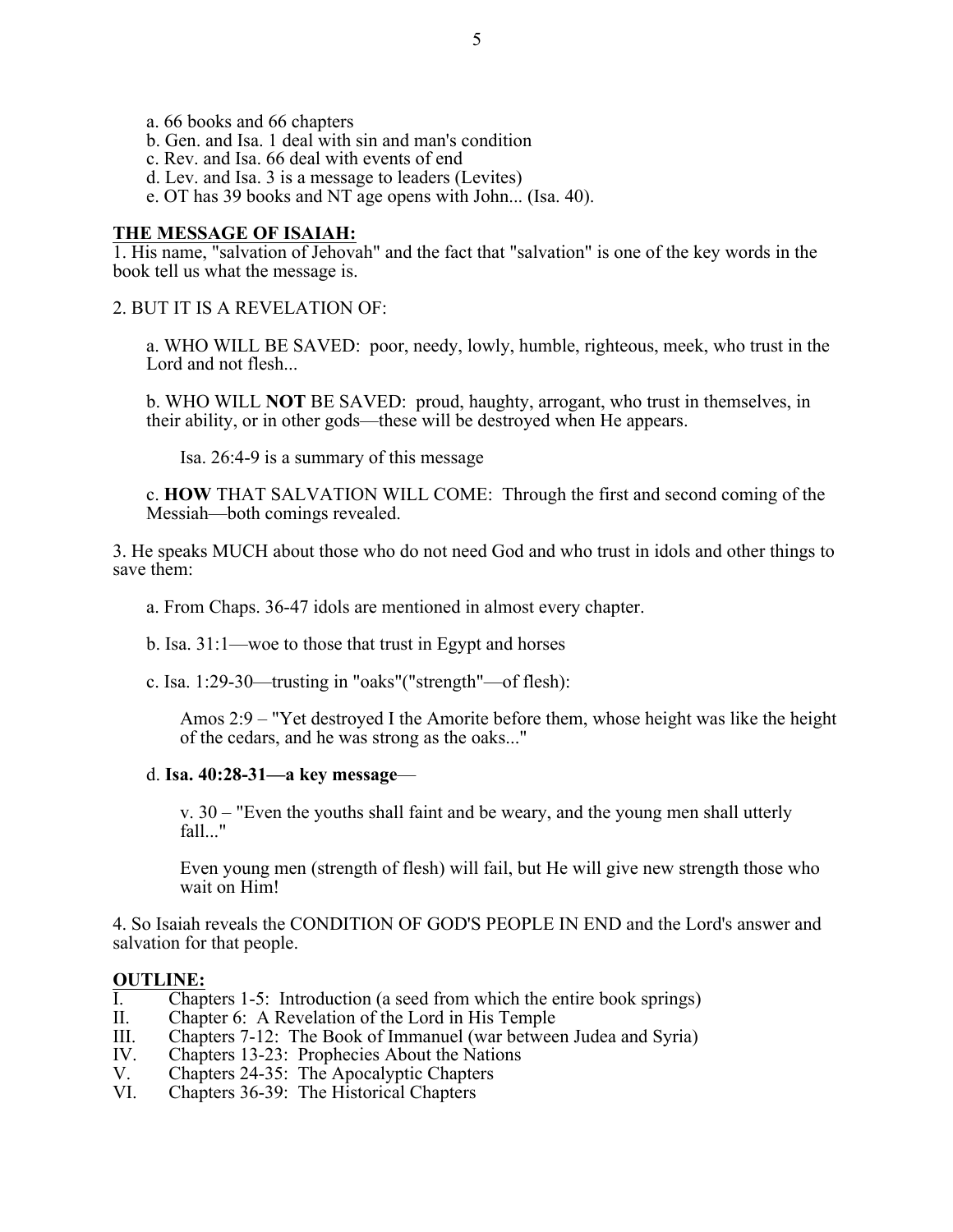VII. Chapters 40-66: The Book of Consolation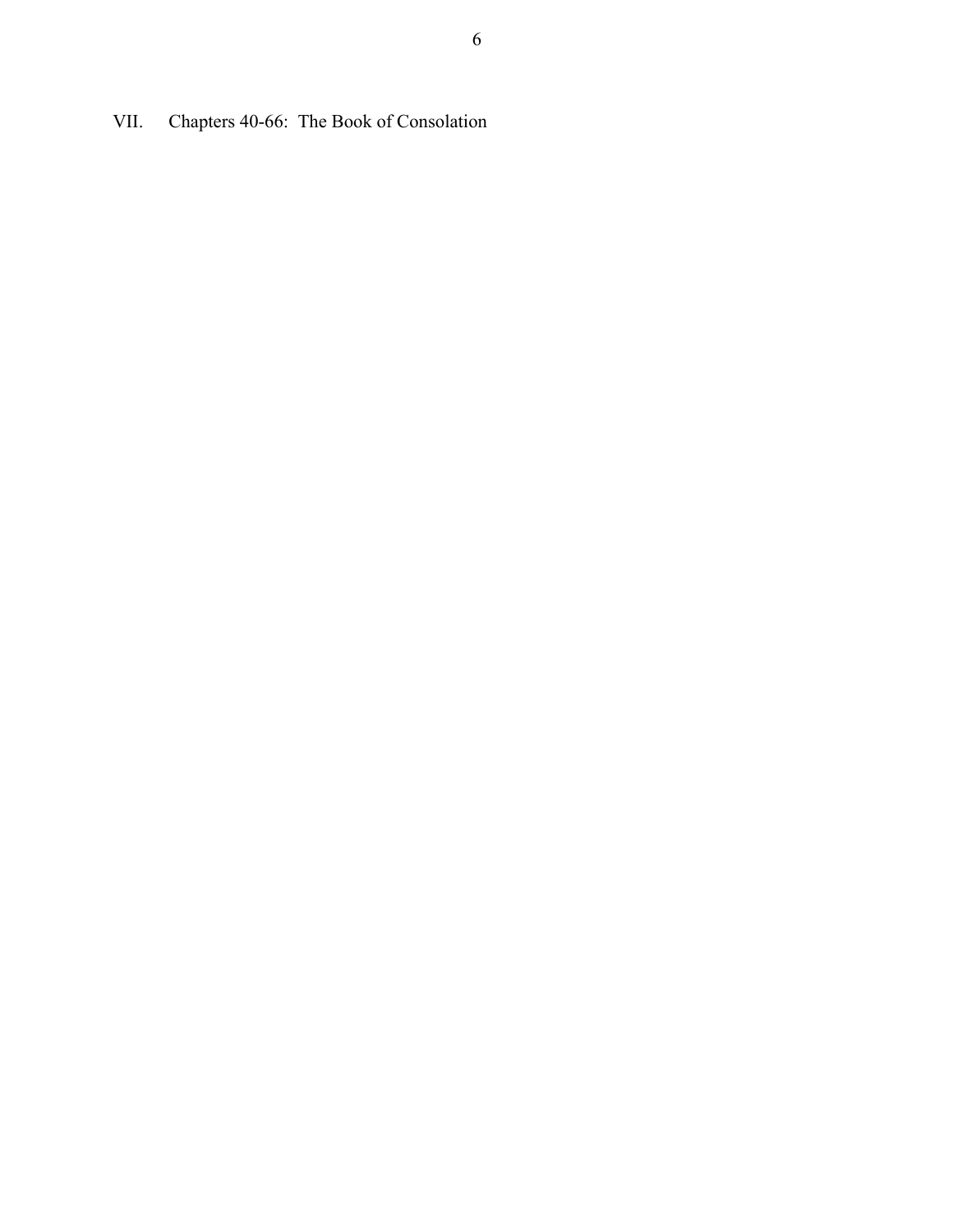# **OUTLINE OF ISAIAH**

## **CHAPTERS 1-5: INTRODUCTION**

- 1. The fountain of life and the Creator have been abandoned by God's people who trust in the flesh.
- 2. The nations return to God and God alone is exalted in that day. The strength of every foundation is tested.
- 3. The condition of the Church, the priesthood, and the coming fire to purify.
- 4. The end of two ways and the glorious Church is seen.
- 5. The vine that produces no fruit and its six woes.

# **CHAPTER 6: THE REVELATION OF THE LORD IN HIS TEMPLE**

6. The revelation of the glory of the Lord transforms the needy heart and brings judgment on confidence in the flesh.

# **CHAPTERS 7-12: THE BOOK OF IMMANUEL AND THE WAR BETWEEN JUDAH AND SYRIA**

- 7. War with Syria, the birth of the Messiah, and a revelation of the Assyrian.
- 8. When the Church rejects the waters of Shiloah, it is submitted to the waters of the Assyrian.
- 9. The yoke of the Assyrian is destroyed through the birth of the Messiah, but the Church will be severely judged in the process.
- 10. The Assyrian exalts himself and is humbled.
- 11. The Messiah is revealed, and He is the answer for the Assyrian of Isaiah 10.
- 12. Thanksgiving and praise for the Holy One of Israel who dwells in Zion.

#### **CHAPTERS 13-23: PROPHESIES ABOUT THE NATIONS**

- 13. Babylon destroys and afterwards is destroyed.
- 14. The king of Babylon is Satan.
- 15. The condition of Moab after being judged.
- 16. Moab is granted a remnant for having helped the Lord's outcasts, but he is judged for his pride.
- 17. Judgment on Syria (Damascus), the enemies of God's people.
- 18. Ethiopia is a false hope and will be judged.
- 19. Judgment on Egypt.
- 20. Assyria conquers Egypt and Ethiopia.
- 21. Judgment on Babylon, Edom, and Arabia (types of the flesh).
- 22. Jerusalem is besieged; her judgment and travail.
- 23. Judgment on Tyre.

## **CHAPTERS 24-35: THE APOCALYPTIC CHAPTERS**

- 24. Judgments on all the earth (the tribulation).
- 25. The coming of the Lord He brings the weak to His feast and brings down the strong.
- 26. The song of the Kingdom is sung by the Church.
- 27. The protection, purification and rapture of the Church.
- 28. The message of God to the leaders who do not walk uprightly.
- 29. Jerusalem is humbled and then delivered.